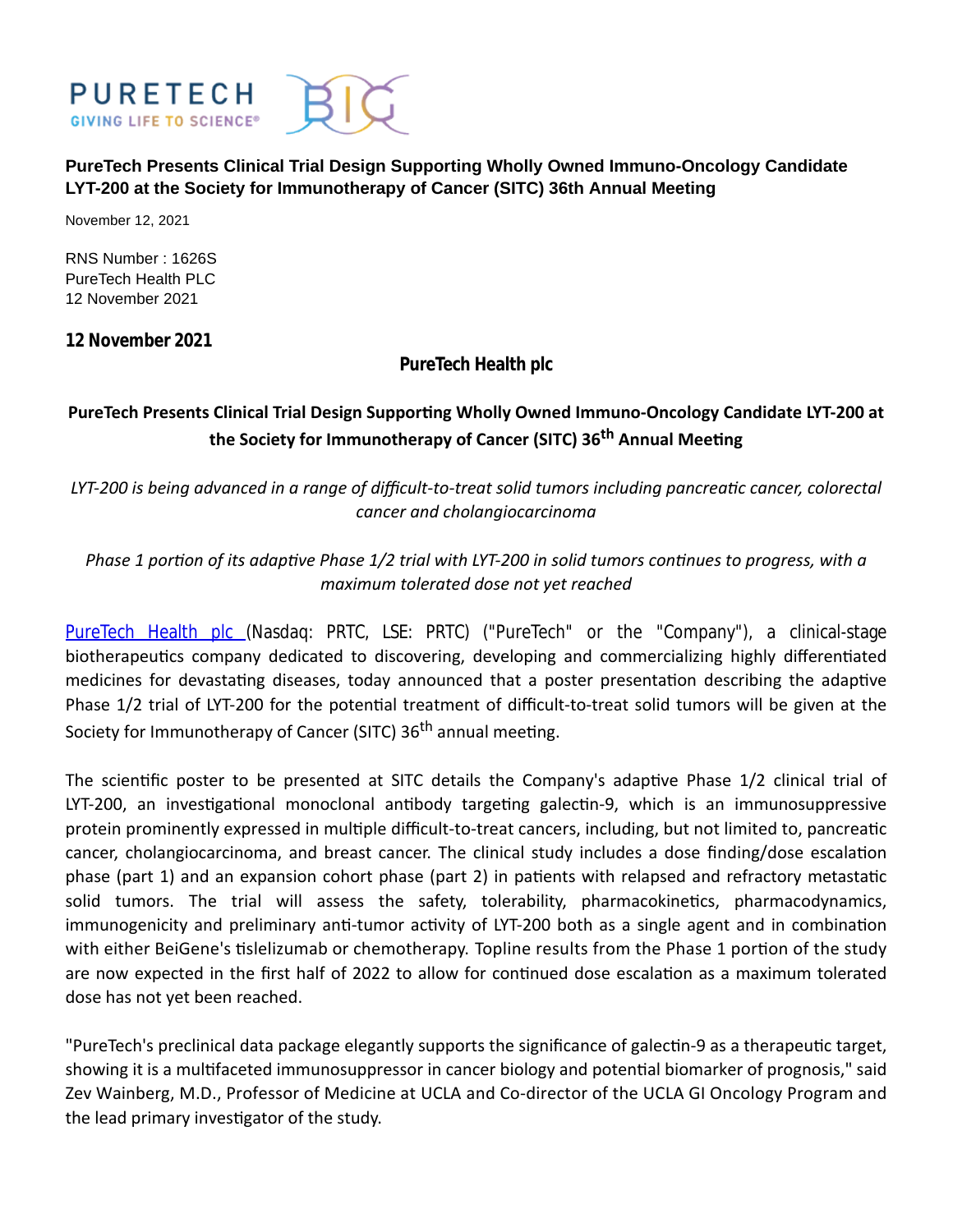"High galectin-9 levels in patients have been associated with a worse prognosis, and our anti-galectin-9 research candidates outperformed approved immunotherapies in multiple preclinical models of difficultto-treat cancers, giving us confidence as we moved into the clinical phase to establish key safety and therapeutic parameters and initial insights into efficacy," said Aleksandra Filipovic, M.D., Ph.D., Head of Oncology at PureTech.

Part 1 is a dose-finding study being conducted using a reassessment method to evaluate safety and establish the recommended Phase 2 dose. Two to six patients per treatment cohort are assigned to receive sequentially higher intravenous infusions of LYT-200 every two weeks on day one and day 15 of each 28-day cycle, starting at a dose of 0.2 mg/kg, with escalating dose cohorts up to 16 mg/kg. Part 1 will be completed when six consecutive patients have received the optimal biologic dose and/or the maximal tolerated dose. The study is currently evaluating patients enrolled in the fourth cohort of part 1 at an active dose measuring 6.3 mg/kg. The Phase 2 portion of the study is currently planned to enroll patients with a range of solid tumor types, including pancreatic cancer and other GI solid tumor types.

The U.S. Food and Drug Administration (FDA) recently granted orphan drug designation for LYT-200 for the treatment of pancreatic cancer. The FDA grants orphan drug designation to novel drug and biologic products for the treatment, diagnosis or prevention of conditions affecting fewer than 200,000 persons in the U.S. Orphan drug designation qualifies PureTech for incentives under the Orphan Drug Act, including tax credits for some clinical trials and eligibility for seven years of market exclusivity in the U.S. if the drug is approved.

## **About LYT-200**

LYT-200 is a fully human IgG4 monoclonal antibody targeting a foundational immunosuppressive protein, galectin-9, for the potential treatment of solid tumors, including pancreatic ductal adenocarcinoma, colorectal cancer and cholangiocarcinoma, that are difficult to treat and have poor survival rates. PureTech has presented preclinical data demonstrating high expression of galectin-9 across breast cancer, pancreatic and cholangiocarcinoma samples and found that the highest levels of galectin-9 correlated with shorter time to disease relapse and poor survival. These data suggest that galectin-9 could be significant both as a therapeutic target for a range of cancers and as a cancer biomarker. Preclinical animal and patient-derived organoid tumor models also showed the potential efficacy of LYT-200 and the importance of galectin-9 as a target. LYT-200 is currently being evaluated in a Phase 1/2 adaptive design trial, and results from the Phase 1 portion of the dose escalation trial are expected in the first half of 2022.

## **About PureTech Health**

PureTech is a clinical-stage biotherapeutics company dedicated to discovering, developing and commercializing highly differentiated medicines for devastating diseases, including inflammatory, fibrotic and immunological conditions, intractable cancers, lymphatic and gastrointestinal diseases and neurological and neuropsychological disorders, among others. The Company has created a broad and deep pipeline through the expertise of its experienced research and development team and its extensive network of scientists, clinicians and industry leaders. This pipeline, which is being advanced both internally and through PureTech's Founded Entities, is comprised of 25 therapeutics and therapeutic candidates, including two that have received both U.S. FDA clearance and European marketing authorization, as of the date of PureTech's most recently filed Half Year Report and corresponding Form 6-K. All of the underlying programs and platforms that resulted in this pipeline of therapeutic candidates were initially identified or discovered and then advanced by the PureTech team through key validation points based on the Company's unique insights into the biology of the brain, immune and gut, or BIG, systems and the interface between those systems, referred to as the BIG Axis.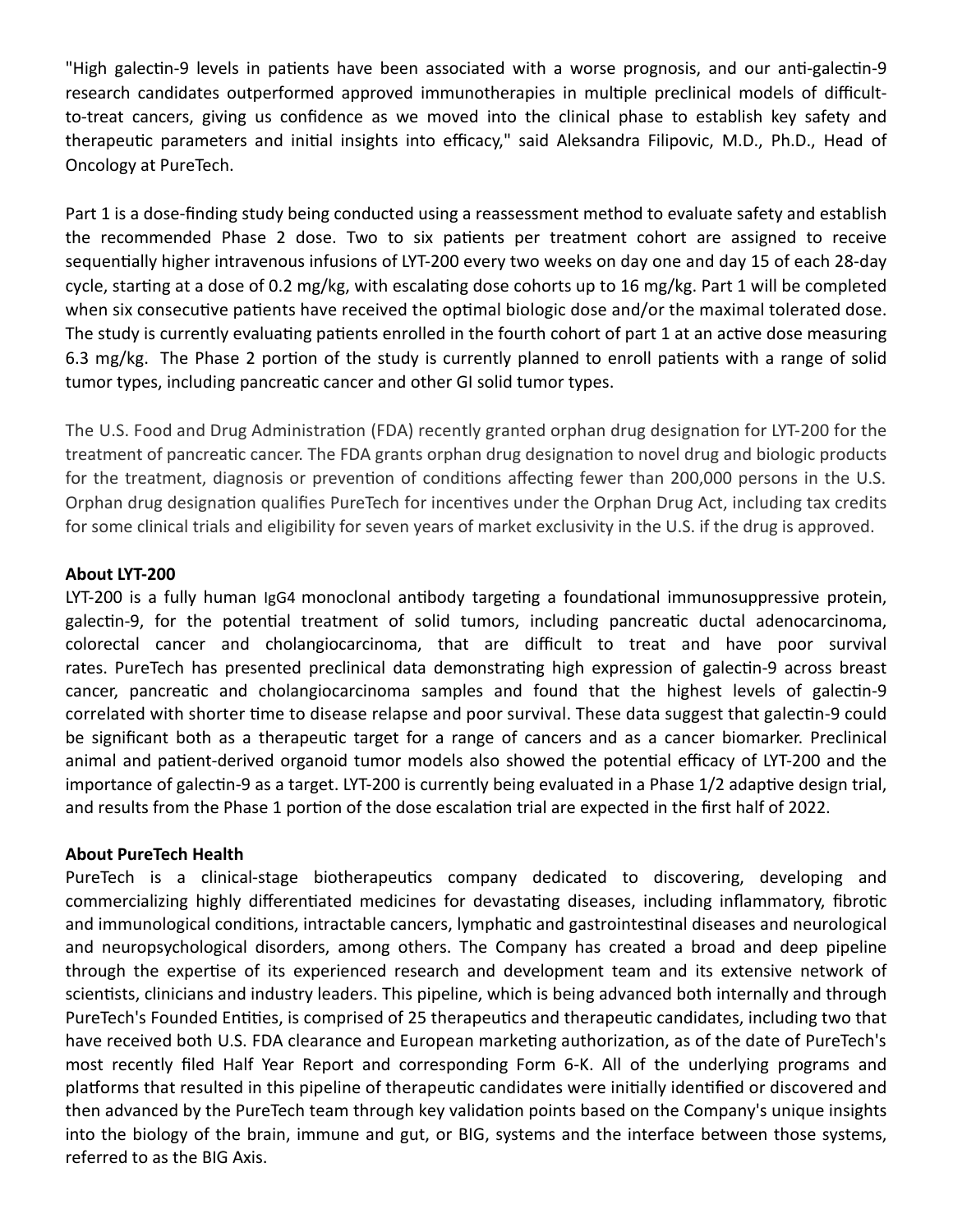For more information, visit [www.puretechhealth.com o](http://www.puretechhealth.com/)r connect with us on Twitter @puretechh.

## **CauƟonary Note Regarding Forward-Looking Statements**

This press release contains forward-looking statements within the meaning of the Private Securities Litigation Reform Act of 1995. All statements contained in this press release that do not relate to matters of historical fact should be considered forward-looking statements, including without limitation statements that relate to our expectations regarding the potential therapeutic benefits of LYT-200 in patients with solid tumors, the design of the Company's adaptive design Phase 1/2 trial for LYT-200, the progression and expected timing of results from our Phase 1/2 trial of LYT-200, and any incentives that the Company may receive as a result of LYT-200 receiving orphan drug designation. The forward-looking statements are based on current expectations and are subject to known and unknown risks, uncertainties and other important factors that could cause actual results, performance and achievements to differ materially from current expectations, including, but not limited to, those risks, uncertainties and other important factors described under the caption "Risk Factors" in our Annual Report on Form 20-F for the year ended December 31, 2020 filed with the SEC and in our other regulatory filings. These forward-looking statements are based on assumptions regarding the present and future business strategies of the Company and the environment in which it will operate in the future. Each forward-looking statement speaks only as at the date of this press release. Except as required by law and regulatory requirements, we disclaim any obligation to update or revise these forward-looking statements, whether as a result of new information, future events or otherwise.

**Contact: Investors EU media** Allison Mead Talbot +1 617 651 3156 [amt@puretechhealth.com](mailto:amt@puretechhealth.com) Ben Atwell, Rob Winder +44 (0) 20 3727 1000 ben.atwell@FTIconsulting.com

This information is provided by Reach, the non-regulatory press release distribution service of RNS, part of the London Stock Exchange. Terms and conditions relating to the use and distribution of this information may apply. For further information, please contact [rns@lseg.com o](mailto:rns@lseg.com)r visit [www.rns.com.](http://www.rns.com/)

Reach is a non-regulatory news service. By using this service an issuer is confirming that the information contained within this announcement is of a non-regulatory nature. Reach announcements are identified with an orange label and the word "Reach" in the source column of the News Explorer pages of London Stock Exchange's website so that they are distinguished from the RNS UK regulatory service. Other vendors subscribing for Reach press releases may use a different method to distinguish Reach announcements from UK regulatory news.

RNS may use your IP address to confirm compliance with the terms and conditions, to analyse how you engage with the information contained in this communication, and to share such analysis on an anonymised basis with others as part of our commercial services. For further information about how RNS and the London Stock Exchange use the personal data you provide us, please see our **Privacy Policy**.